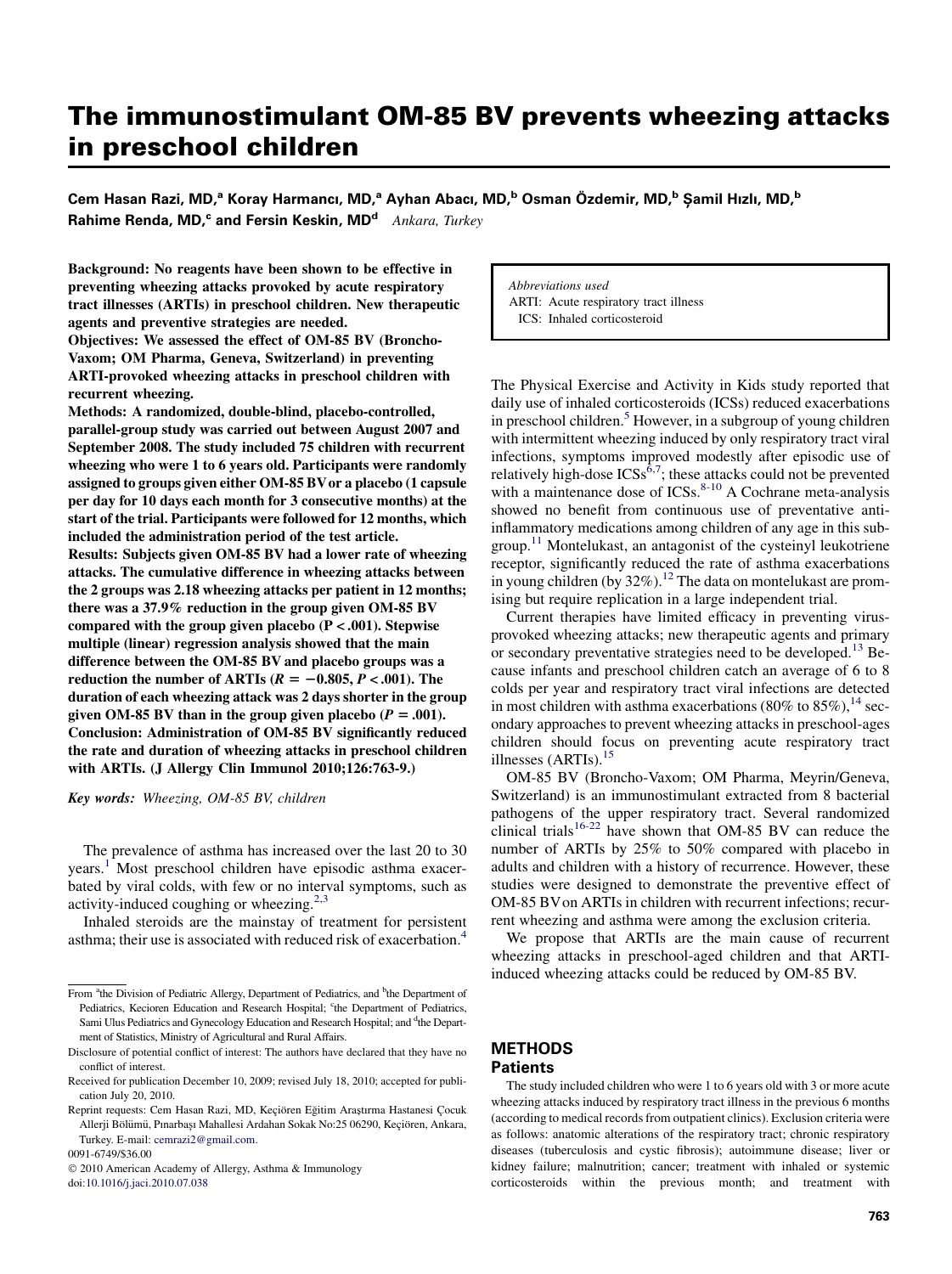immunosuppressants, immunostimulants, gamma globulins, or anticonvulsive drugs within the previous 6 months.

### Study design

This study was a randomized, double-blind, placebo-controlled, parallelgroup study with OM-85 BV in patients with recurrent wheezing. It was carried out from August 2007 to September 2008 at the outpatient Department of Pediatric Allergy of Kecioren Education and Research Hospital in Ankara, Turkey.

The primary aim of the study was to investigate the effect of OM-85 BVon the total number of wheezing attacks induced by ARTIs over a 12-month period (excluding the first 15 days' randomized assignment to study groups). The secondary aims were to investigate the effect of OM-85 BV on (1) duration of wheezing episodes, (2) the number and duration of  $\beta_2$ -agonist and steroid uses during the attacks, (3) the rate of hospitalization, (4) the number of ARTIs, and (5) the number of cases of acute nasopharyngitis over the 12-month period.

The characteristics of wheezing attacks were recorded in case report forms as they were observed. As patients were enrolled in the study, consecutive numbers were assigned (double-blind code). The numbers were randomly assigned to the treatment groups in balanced blocks of 10 by using a random allocation software computer program. The treatment for each patient number was prepared in advance. K. H. prepared the randomization list and the rest of the materials but was blind to the patient list. The double-blind code for the treatment numbers were enclosed in opaque sealed envelopes and kept available for the researcher in the study center to be opened in case of a serious adverse event. Sealed envelopes were recovered by the primary investigator (C. H. R) at the end of the trial. All investigators were blind to the allocation of treatment until data analysis was completed.

The study was approved by the Ethics Committee of the Turkish Ministry of Health, and written informed consent was obtained from parents of patients on entry into the study.

### Study protocol

OM-85 BV contains 3.5 mg of standardized lyophilized fractions per capsule from the following bacteria: Haemophilus influenzae, Streptococcus pneumoniae, Klebsiella pneumoniae, Klebsiella ozaenae, Staphylococcus aureus, Streptococcus pyogenes, Streptococcus viridans, and Neisseria catarrhalis.

The children received 1 capsule of OM-85 BV (3.5 mg) or placebo per day for 10 consecutive days in each of 3 months. The test articles were given to parents by the training nurse, who was not involved in the study design or analysis. The boxes, blisters, and capsules had the same appearance, and the tastes of the powders were similar. Children less than 5 years old received powder from open capsules, and children older than 5 years received capsules. The capsules or powder were administered by the parents, and the empty blisters were kept from control compliance (to count any missing capsules).

Patients were assessed monthly and every time they had respiratory tract symptoms. If the patients had a wheezing attack, the number of days to clinical cure, the number of days that  $\beta_2$ -agonists and oral steroids were used, and the number and duration of hospitalizations were recorded. All the physical examinations and data collection were performed by the primary investigator (C. H. R.), who also wrote all prescriptions.

An acute wheezing attack was defined as an episode of progressively increasing shortness of breath, cough, wheezing, chest retraction or tightness, or any combination of these symptoms that lasted at least 6 hours with normal results on chest radiographic examinations. When repeated symptoms were observed, attacks were counted separately only if the patient had been without symptoms for at least 1 week between the end of one episode and the beginning of another. All the wheezing attacks were followed until a complete disappearance of all the symptoms was observed; clinical cure was defined as the complete resolution of all symptoms.

ARTIs (acute nasopharyngitis, sinusitis, acute otitis, tonsillitis, viral croup, or pneumonia) were defined by the presence of diagnostic symptoms for at least 48 hours. Multiple illnesses were counted only if the patient was without symptoms for at least 72 hours between the end of one episode and the beginning of another.<sup>[20](#page-5-0)</sup>

Adverse events were recorded on the case report forms as soon as they were detected. Afterward, they were noted in the monthly adverse event report form and case report form.

## Treatment of asthma symptoms during the study period

Based on the child's asthma symptoms, the need for hospitalization, and the number of wheezing attacks or the number of prednisolone courses required (for acute exacerbations), children were treated with ICSs or montelukast as the baseline therapy. Additions or reductions of asthma medications and treatment of wheezing attacks were performed according to the National Asthma Education and Prevention Program's Expert Panel Report 3.<sup>[4](#page-5-0)</sup>

# Statistical analysis

The primary efficacy parameter was based on the total number of wheezing attacks per patient induced by ARTIs over the 12-month period. Virusprovoked wheezing attacks in the first 15 days of the trial were disregarded because they were probably associated with wheezing present during the initial visit. All analyses were performed with a commercially available software program (SPSS Statistical Software, version 11.5; SPSS, Inc, Chicago, Ill). The Shapiro-Wilks test was used to evaluate normality of the distributions collected. When variables were normally distributed, they were expressed as means (SDs); otherwise, they were expressed as medians and interquartile ranges (25th-75th percentiles). The  $\chi^2$  test was used for categorical variables and expressed as observation counts (in percentages). Because the variables of wheezing episodes and ARTIs were not distributed normally, they were expressed as medians and interquartile ranges (25th-75th percentiles). This study was powered to demonstrate a 30% reduction of wheezing episodes compared with placebo, and therefore data were expressed as means  $\pm$  SDs to demonstrate percentage differences between the groups. A Bonferroni multiple comparison test was used to compared paired intervals (0-3, 0-6, 0-9, and 0-12 months). All  $P$  values were 2-tailed; a  $P$  value of less than .05 was considered statistically significant.

### Power and sample size

Based on a pilot study and clinical experience, we expected to observe a 30% decrease in the rate of virus-provoked wheezing attacks in the OM-85 BV group compared with the placebo group. During the 6-month pilot study, the number of virus-provoked wheezing attacks was  $2.4 \pm 1.3$  in the placebo group. Using a difference of  $0.8 \pm 1.1$  virus-provoked wheezing attacks between the groups with an  $\alpha$  value of .05 and a  $\beta$  value of .10 (ie, with a power of 90%), the required sample size was calculated to be 29 patients per group. Sample size estimation was performed by using the NCSS and PASS 2000 software.

## RESULTS

Eighty of 100 children were selected to participate in the trial. All participants in the placebo group completed the trial, but 5 patients in the OM-85 BV group did not. In the OM-85 BV group 1 patient refused to take the drug at the beginning of the study and was excluded from the study, 2 patients moved to another city (within the first 3 months of the study), and 2 patients did not attend any follow-up visits. The remaining 75 subjects (35 in the OM-85 BV group and 40 in the placebo group) completed all the follow-up visits ([Fig 1](#page-2-0)). All the envelopes that contained the double-blind code for the treatment numbers were collected on completion of the study. Based on the empty blisters, compliance was greater than 90% for all patients. In the OM-85 BV group 32 children received powder, and 3 children received capsules; in the placebo group 36 children received powder, and 4 children received capsules. Analysis of the main demographic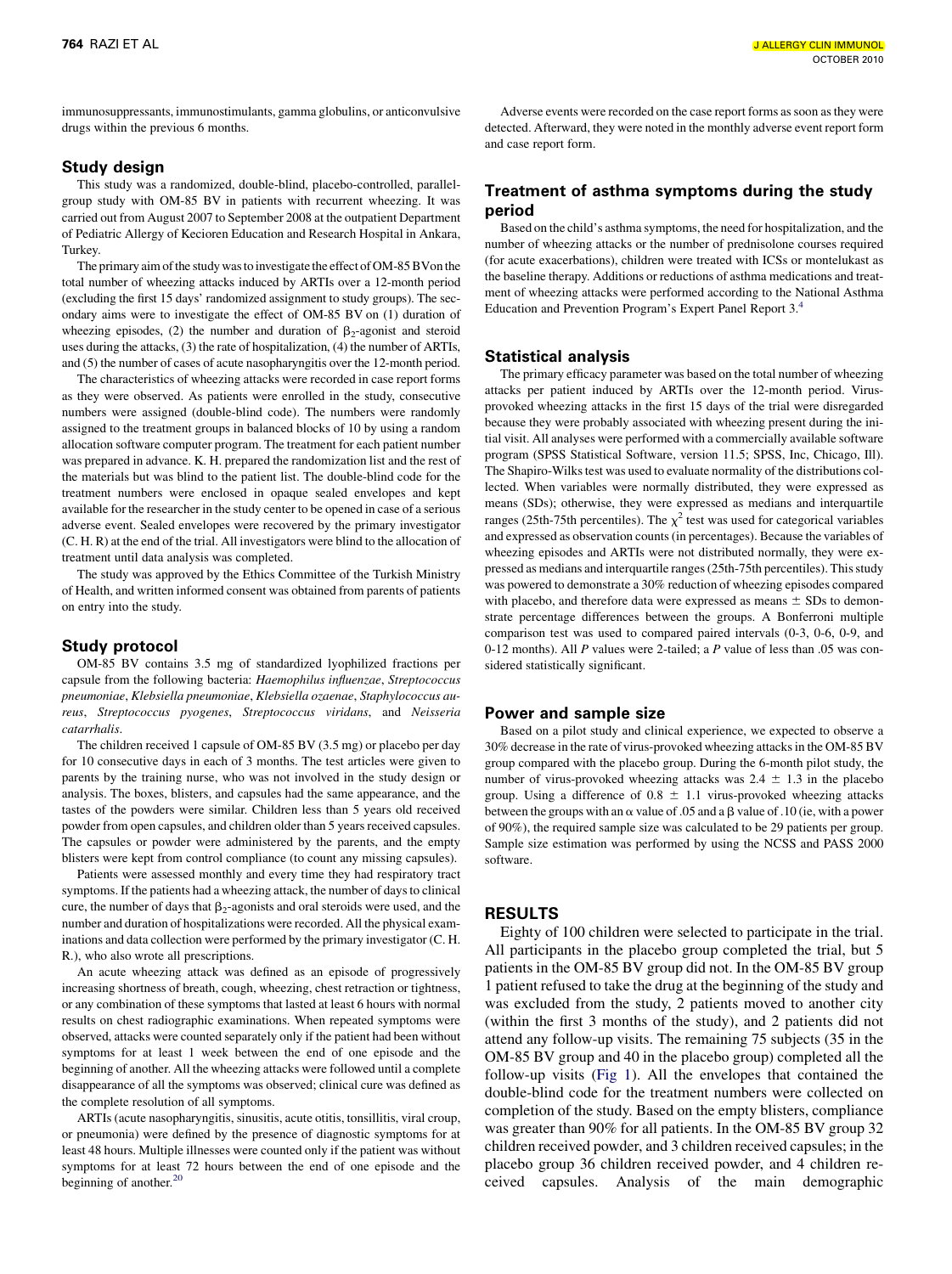<span id="page-2-0"></span>

FIG 1. Study flowchart.

characteristics showed that although family histories of asthma and smoking were of borderline significance, the groups were fairly homogeneous and therefore comparable [\(Table I](#page-3-0)).

The cumulative mean rate of wheezing attacks per 3 months per patient was consistently lower in the group given OM-85 BV ([Table II\)](#page-3-0), and the difference between groups increased progressively throughout the course of the study. Over the 12-month study period, OM-85 BV significantly reduced the mean incidence of wheezing attacks by 37.9% (ratio of the final mean difference between the 2 groups, 2.18, to the final mean incidence of wheezing attacks in the placebo group, 5.75). OM-85 BV also reduced the mean incidence of ARTIs by 31.4% (ratio of 2.44-7.75, [Table III\)](#page-4-0) and the mean incidence of acute nasopharyngitis by 37.5% (ratio of 2.11-5.62, [Table IV](#page-4-0)).

We performed an explorative analysis using stepwise multiple (linear) regression analysis with accumulated rate of wheezing attacks by the 12th month as a dependent variable; age, treatment, number of wheezing attacks in the previous year, sex, atopy, history of allergy, and history of smoking at home were used as independent variables. The differences observed between groups given OM-85 BV and placebo were independent of these variables; the major discrepancy was OM-85 BV administration  $(R = 0.431, P < .001)$ . After adding the numbers of ARTIs and acute episodes of nasopharyngitis during the study period into the model with or without OM-85 BV administration, the main difference between the OM-85 BV and placebo groups was a reduction in ARTIs ( $R = -0.805, P < .001$ ).

Hospitalization rates, duration of hospitalization, duration of systemic steroid therapy during attacks, and number of wheezing

attacks that required systemic steroid therapy did not differ between groups [\(Table V\)](#page-4-0). The total duration of wheezing attacks and duration of each wheezing attack were shorter in the OM-85 BV group [\(Table V\)](#page-4-0).

#### Seasonal effect

The incidence of acute wheezing attacks was higher in the first 3 months of the study (from September to November) in both groups and decreased slightly thereafter. The majority of acute wheezing attacks occurred in the first 6 months of the study (from September to February); the benefits of OM-85 BV were the greatest during this period.

#### Safety

Five patients (3 patients who received OM-85 BV and 2 patients who received placebo) reported 5 adverse reactions that were considered to be related to the test materials. These were diarrhea (1 patient), abdominal pain (1 patient), and erythema nodosum (1 patient) in the OM-85 BV group and diarrhea (1 patient) and abdominal pain (1 patient) in the placebo group. All adverse events were minor and transient and did not lead to discontinuation of the test materials.

### DISCUSSION

We investigated the effects of OM-85 BV treatment on virusprovoked wheezing in preschool children with recurrent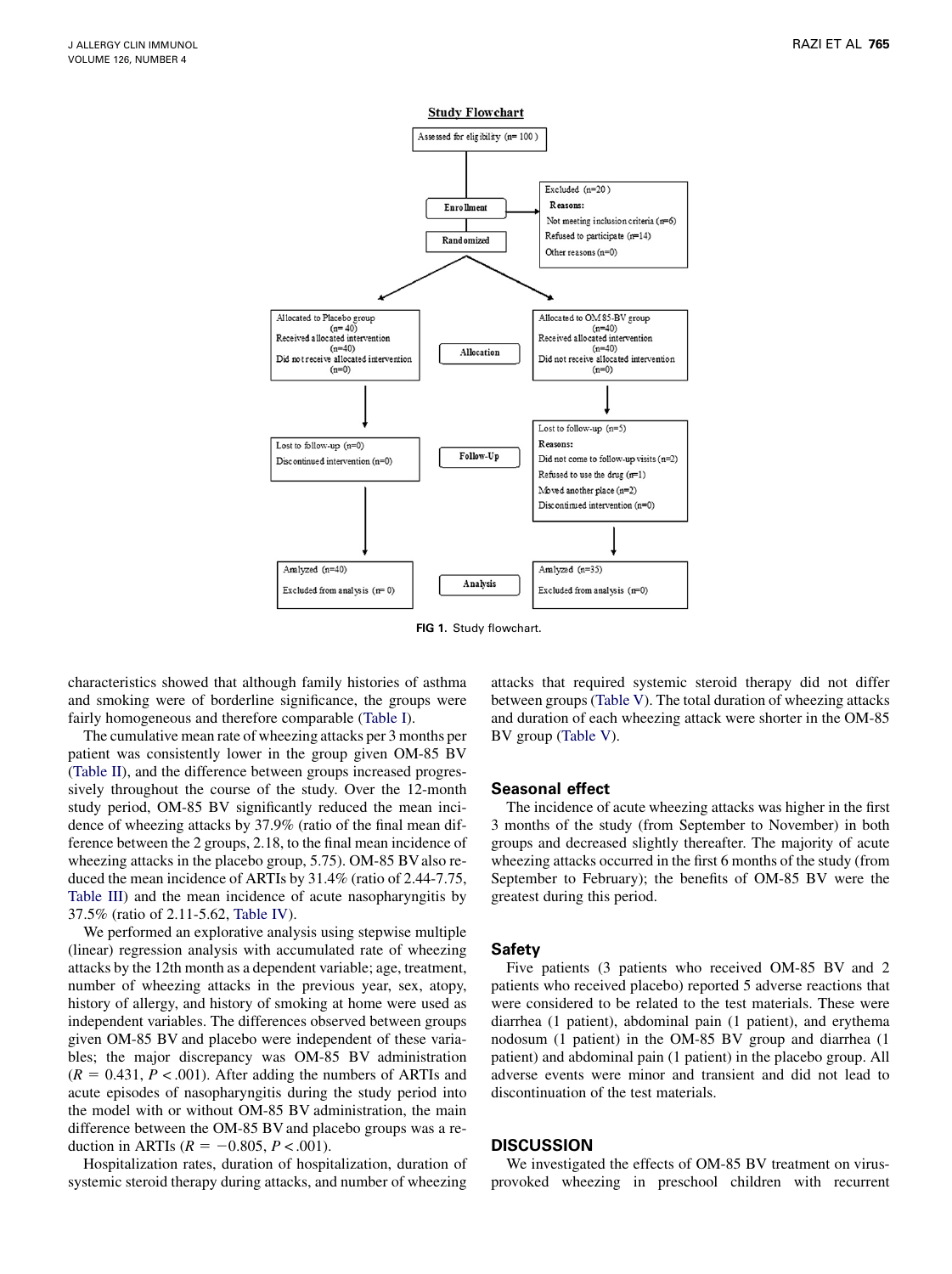<span id="page-3-0"></span>

|  | <b>TABLE I.</b> Demographic characteristics of the study population |  |  |
|--|---------------------------------------------------------------------|--|--|
|  |                                                                     |  |  |

|                                                 | $OM-85$ BV (n = 35) | Placebo $(n = 40)$ | P value |
|-------------------------------------------------|---------------------|--------------------|---------|
| Age $(mo)*$                                     | $26(16-37)$         | $24.5(14-45)$      | .992    |
| Sex, no. $(\%)$                                 |                     |                    |         |
| Male                                            | 28 (80)             | 27(67.5)           | .297    |
| Female                                          | 7(20)               | 13(32.5)           |         |
| Family history of asthma, no. (%)               |                     |                    |         |
| Yes                                             | 1(2.9)              | 6(15)              | .113    |
| No                                              | 34(97.1)            | 34(85)             |         |
| Family history of smoking, no. $(\%)$           |                     |                    |         |
| Yes                                             | 19(54.3)            | 14(35)             | .108    |
| N <sub>o</sub>                                  | 16(45.7)            | 26(65)             |         |
| Delivery, no. $(\%)$                            |                     |                    |         |
| Mature                                          | 31(88.6)            | 36(90)             | 1.00    |
| Premature                                       | 4(11.4)             | 4(10)              |         |
| Atopy, no. $(\%)$                               |                     |                    |         |
| Yes                                             | 7(20)               | 11(27.5)           | .589    |
| No                                              | 28 (80)             | 29(72.5)           |         |
| Diagnosis, no. $(\%)$                           |                     |                    |         |
| Transient wheezing                              | 2(5.7)              | 2(5)               | .858    |
| Nonatopic wheezing                              | 22(62.9)            | 23(57.5)           |         |
| Persistent asthma                               | 11(31.4)            | 15(37.5)           |         |
| No. of wheezing episodes in the previous 12 mo* | $8(6-10)$           | $8(6-10)$          | .759    |
| No. of ARTIs in the previous 12 mo*             | $9(8-10)$           | $9(7-10)$          | .601    |
| No. of antibiotic courses in the previous 2 mo* | $4(3-5)$            | $4.5(3-6)$         | .478    |
| No. of hospitalizations in the previous 12 mo*  | $1(0-2)$            | $1(0-2)$           | .862    |

\*Data represent medians (25th-75th percentiles).

| TABLE II. Cumulative number of wheezing attacks per patient in the 2 groups |  |
|-----------------------------------------------------------------------------|--|
|-----------------------------------------------------------------------------|--|

| Period (mo) | <b>OM-85 BV</b> | Placebo         | Mean difference (95% CI)       | <b>Cumulative % difference</b> | P value* |
|-------------|-----------------|-----------------|--------------------------------|--------------------------------|----------|
| $0 - 3$     | $1.60 \pm 0.88$ | $2.30 \pm 1.34$ | $-0.70$ ( $-1.23$ to $-0.17$ ) | 30.4                           | .013     |
|             | $1(1-2)$        | $2(1-3)$        |                                |                                |          |
| $0 - 6$     | $2.54 \pm 1.12$ | $3.87 \pm 2.10$ | $-1.33$ (-2.12 to -0.54)       | 34.3                           | .003     |
|             | $3(2-3)$        | $4(2-5)$        |                                |                                |          |
| $0-9$       | $3.20 \pm 1.41$ | $5.00 \pm 2.50$ | $-1.80$ (-2.75 to -0.85)       | 36.0                           | .001     |
|             | $3(2-4)$        | $5(3-7)$        |                                |                                |          |
| $0 - 12$    | $3.57 \pm 1.61$ | $5.75 \pm 2.71$ | $-2.18$ ( $-3.22$ to $-1.13$ ) | 37.9                           | < 0.001  |
|             | $3(3-4)$        | $5.5(4-8)$      |                                |                                |          |

Values are shown as means  $\pm$  SDs and medians (25th-75th percentiles).

\*The P value is for the comparison of OM-85 BV versus placebo. A P value of less than .0125 was considered statistically significant according to the Bonferroni correction.

wheezing. We demonstrated in our study that treatment with OM-85 BV significantly reduced the incidence of acute wheezing attacks. The effects seem to be secondary to a reduction in respiratory tract illnesses. Much of the difference in the placebo group in terms of the rates of illness is certainly due to the seasonal fluctuations in respiratory tract illnesses. The rate of illness simply went down because of the seasonal change, but the relative benefit of OM-85 BV was quite stable throughout the entire study.

OM-85 BV has been widely used in several European countries for more than 2 decades in children and adults. Several random-ized clinical trials<sup>[16-22](#page-5-0)</sup> have shown that OM-85 BV can reduce the number of ARTIs by 25% to 50% compared with placebo in children with a history of recurrence. In all of these studies, recurrent wheezing, asthma, or both were always among the exclusion criteria. We chose a population of preschool children with recurrent wheezing usually triggered by viral colds, with few or no in-terval symptoms, atopic or not.<sup>[23,24](#page-5-0)</sup> Although daily use of ICSs significantly reduces wheezing exacerbations, it does not reduce the number of respiratory tract illnesses.<sup>[6](#page-5-0)</sup> Moreover, there seems

to be no effective agent to prevent virus-induced wheezing at-tacks.<sup>[8-11](#page-5-0)</sup> Efforts for the secondary prevention of wheezing attacks in these patients should focus on reducing ARTIs[.15](#page-5-0)

In a review of 5 pediatric studies, Schaad<sup>[25](#page-5-0)</sup> reported that OM-85 BV reduced the risk of respiratory tract illnesses in children with a history of these infections. In young children with at least 3 reported upper respiratory tract illnesses that occurred mainly during the winter, preventative treatment with OM-85 BV reduced the incidence of these infections by  $20\%$  to  $40\%$ <sup>[25](#page-5-0)</sup> In accordance with these findings, we found that OM-85 BV significantly reduced the mean incidence of ARTIs and acute nasopharyngitis by 31.5% and 37.9%, respectively; stepwise multiple regression analysis showed that the main factor associated with the reduction in wheezing attacks was a reduction in ARTIs.

OM-85 BV acts as an immunomodulator by stimulating the humoral immune system, cellular immune system, or both in several different ways.<sup>26-33</sup> OM-85 BV also enhances antimicrobial defenses by eliciting IL-12–dependent synthesis of IFN- $\gamma$  by CD4<sup>+</sup> T cells.<sup>34</sup> Huber et al<sup>[35](#page-6-0)</sup> analyzed the immunomodulatory effects of OM-85 BV in vitro and in vivo and found that in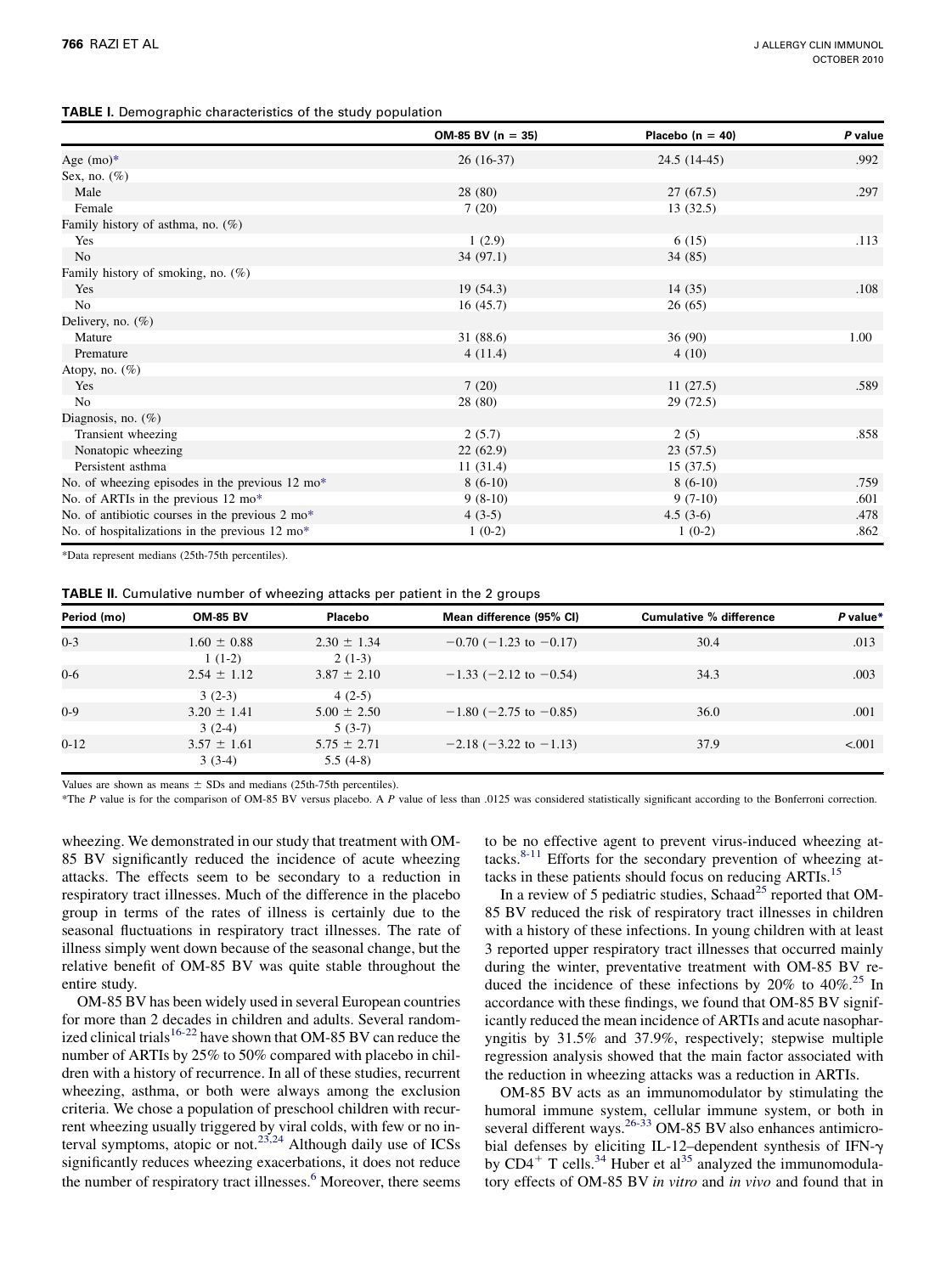#### <span id="page-4-0"></span>TABLE III. Cumulative number of ARTIs per patient in the 2 groups

| Period (mo) | <b>OM-85 BV</b> | Placebo         | Mean difference (95% CI)       | <b>Cumulative % difference</b> | P value* |
|-------------|-----------------|-----------------|--------------------------------|--------------------------------|----------|
| $0 - 3$     | $2.25 \pm 0.98$ | $2.87 \pm 0.93$ | $-0.62$ (-1.05 to -0.17)       | 21.6                           | .009     |
|             | $2(2-3)$        | $3(2-3)$        |                                |                                |          |
| $0 - 6$     | $3.82 \pm 1.15$ | $5.30 \pm 1.84$ | $-1.48$ (-2.19 to -0.75)       | 27.9                           | < 0.001  |
|             | $4(3-5)$        | $5(4-7)$        |                                |                                |          |
| $0 - 9$     | $4.80 \pm 1.53$ | $6.80 \pm 2.34$ | $-2.00$ ( $-2.92$ to $-1.07$ ) | 29.4                           | < 0.001  |
|             | $5(3-6)$        | $7(5-8)$        |                                |                                |          |
| $0-12*$     | $5.31 \pm 1.79$ | $7.75 \pm 2.68$ | $-2.44$ ( $-3.50$ to $-1.36$ ) | 31.4                           | < 0.001  |
|             | $6(4-6)$        | $7(5-10)$       |                                |                                |          |

Values are shown as means  $\pm$  SDs and medians (25th-75th percentiles).

\*The P value is for the comparison of OM-85 BV with placebo. A P value of less than .0125 was considered statistically significant according to the Bonferroni correction.

| <b>TABLE IV.</b> Cumulative number of cases of acute nasopharyngitis per patients in the 2 groups |  |
|---------------------------------------------------------------------------------------------------|--|
|---------------------------------------------------------------------------------------------------|--|

| Period (mo) | <b>OM-85 BV</b> | Placebo         | Mean difference (95% CI) | <b>Cumulative % difference</b> | P value* |
|-------------|-----------------|-----------------|--------------------------|--------------------------------|----------|
| $0 - 3$     | $1.45 \pm 0.95$ | $1.97 \pm 0.97$ | $-0.52$ (-0.96 to -0.07) | 26.4                           | .032     |
|             | $1(1-2)$        | $2(1-3)$        |                          |                                |          |
| $0 - 6$     | $2.37 \pm 1.13$ | $3.55 \pm 1.29$ | $-1.17$ (-1.74 to -0.61) | 32.9                           | < 0.001  |
|             | $3(1-3)$        | $3(3-4)$        |                          |                                |          |
| $0 - 9$     | $3.14 \pm 1.37$ | $4.87 \pm 1.63$ | $-1.73$ (-2.43 to -1.03) | 35.5                           | < 0.001  |
|             | $3(2-4)$        | $4.5(4-6)$      |                          |                                |          |
| $0-12*$     | $3.51 \pm 1.56$ | $5.62 \pm 1.99$ | $-2.11$ (-2.94 to -1.27) | 37.5                           | < 0.001  |
|             | $3(3-5)$        | $5(4-7)$        |                          |                                |          |

Values are shown as means  $\pm$  SDs and medians (25th-75th percentiles).

\*The P value is for comparison of OM-85 BV with placebo. A P value of less than .0125 was considered statistically significant according to the Bonferroni correction.

|  | <b>TABLE V.</b> Secondary efficacy parameters according to treatment group |  |  |  |  |  |
|--|----------------------------------------------------------------------------|--|--|--|--|--|
|--|----------------------------------------------------------------------------|--|--|--|--|--|

|                                                                              | <b>OM-85 BV</b>   | Placebo           | Mean difference (95% CI)          | P value |
|------------------------------------------------------------------------------|-------------------|-------------------|-----------------------------------|---------|
| No. of hospitalizations (mean no. per patient)                               | $0.14 \pm 0.35$   | $0.40 \pm 0.81$   | $-0.26$ ( $-0.55$ to $-0.39$ )    | .195    |
| Duration of hospitalizations (mean days per patient)                         | $0.80 \pm 2.09$   | $2.02 \pm 4.49$   | $-1.22$ (-2.88 to -0.42)          | .310    |
| Duration of wheezing attacks (cumulative days per patient)                   | $20.80 \pm 13.15$ | $43.22 \pm 22.57$ | $-22.42$ ( $-31.09$ to $-13.75$ ) | < 0.001 |
|                                                                              | $19(11-27)$       | $43(26-57.5)$     |                                   |         |
| Duration of each wheezing attack (days per patient)                          | $5.57 \pm 2.10$   | $7.66 \pm 2.14$   | $-2.09$ ( $-3.06$ to $-1.10$ )    | < 0.001 |
|                                                                              | $6(4.5-7)$        | $7.5(6-8.5)$      |                                   |         |
| Duration of systemic steroid therapy (cumulative days per patient)           | $2.68 \pm 4.26$   | $4.72 \pm 5.76$   | $-2.04$ (-4.39 to -0.32)          | .102    |
|                                                                              | $0(0-5)$          | $5(0-5)$          |                                   |         |
| No. of wheezing attacks requiring systemic steroid therapy (no. per patient) | $0.57 \pm 0.88$   | $0.90 \pm 1.03$   | $-0.33$ (-0.77 to -0.11)          | .116    |
|                                                                              | $0(0-1)$          | $1(0-1)$          |                                   |         |

Values are shown as means  $\pm$  SDs and medians (25th-75th percentiles).

spleen cell supernatants levels of the  $T_H$ 1-associated cytokine IFN- $\gamma$  were increased and levels of the T<sub>H</sub>2-associated cytokine IL-4 were decreased. The immunoprotective effects of OM-85 BV might result from its ability to upregulate the  $T_H1$  response.<sup>[35](#page-6-0)</sup>

We observed that the reduction in ARTI-induced wheezing attacks was paralleled by a reduction in acute nasopharyngitis, which is mainly caused by rhinoviruses. We were not able to thoroughly examine the children's immune responses, but we speculate that an increase in IFN- $\gamma$  production after OM-85 BV administration could mediate its benefits. This hypothesis is supported by data from several studies. Stimulation of PBMCs from adult patients with atopic asthma using active or inactive rhinoviruses stimulated insufficient production of IFN- $\gamma$  and IL-12 to fight the viral infection.<sup>36</sup> In a study of primary bronchial epithelial cells from patients with asthma, rhinovirus-induced production of IFN- $\lambda$  and IFN-b was deficient in alveolar macrophages, leading to increased viral replication and cell lysis compared with that seen in cells obtained from subjects without asthma. $37,38$  Furthermore, infants whose cells were found to have low ex vivo interferon responses

were more likely to have severe and frequent viral respiratory tract illnesses, including those associated with wheezing; these might produce long-term airway damage.<sup>39-41</sup> In a prospective study by Bisgaard et al, $42$  children at risk for asthma were followed from birth to age 5 years; neonates who had hypopharyngeal infections with S pneumoniae, H influenzae, or Moraxella catarrhalis (the same pathogens included in OM-85 BV) had increased risks of recurrent wheezing and asthma early in life. S pneumoniae colonizes the nasopharynx in healthy subjects, but infection rates decrease from more than 50% in infants to 5% to 10% in adults. According to von Mutius,  $43$  early colonization of the hypopharyngeal region with these pathogens indicates defective clearance; clearance requires the  $T_H1$ -mediated immune response.<sup>[44](#page-6-0)</sup> Bacterial colonization of the hypopharynx in the first 4 weeks of life might result in a defective innate immune response early in life that promotes the development of asthma; this model might account for the findings of Bisgaard et al.<sup>42</sup>

We speculate that the decrease in the number and duration of wheezing attacks after administration of OM-85 BV could have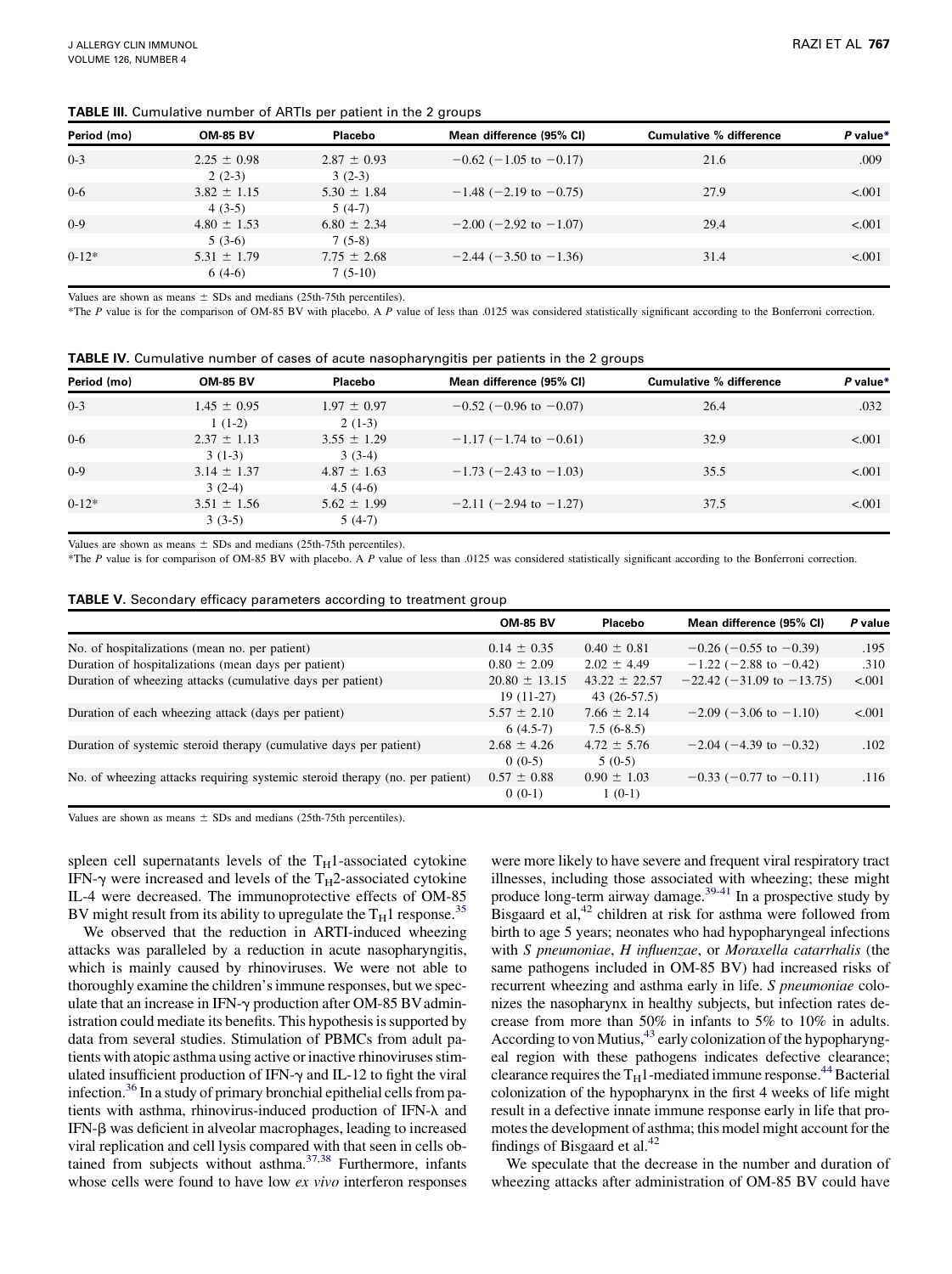<span id="page-5-0"></span>positive secondary effects, such as reduced use of short-acting  $\beta_2$ agonists or systemic/topical corticosteroids. It could also result in fewer visits to emergency services and lost work days by parents. Use of drugs as systematic decongestant, topical decongestants, or both might also decrease during ARTIs.

Although the power of this study was sufficient to demonstrate a difference in the number of wheezing attacks between the OM-85 BVand placebo groups, the study had a small sample size. The small sample size might have affected the statistical significance of differences observed in wheezing attacks that were severe enough to require steroid treatment, hospitalization rates, and durations of hospitalization (which were lower in the OM-85 BV group, although differences were not found to be statistically significant). Larger trials are needed to investigate whether OM-85 BV affects these outcomes. The exclusion of children who received ICSs within previous month limits generalization about the efficacy of OM-85 BV because it is commonly used to treat children with persistent asthma. However, all the subjects began taking ICSs as the initial therapy, and most subjects used ICSs at some other point in the study period, and therefore OM-85 BV appears to be effective in preschool children with asthma.

Analysis of the baseline characteristics of the study population showed that a family history of asthma and smoking were of borderline significance. We do not believe that these affected the final results of the study because the rates of wheezing attacks, ARTIs, or nasopharyngitis did not differ within the placebo group. Furthermore, an exploratory, stepwise regression analysis showed no effect of these variables on the rate of wheezing attacks. We did not evaluate the children for infection, although no children were observed to have symptoms of infections at their physical examinations.

In conclusion, effective therapies for the prevention and treatment of virus-induced wheezing in children are needed. We show that recurrent virus-induced wheezing in preschool children can be safely and significantly reduced by administration of OM-85 BV, which might be further developed as a new therapeutic approach for this common problem.

Clinical implications: OM-85 BV might be used as a complementary therapy to reduce the number and duration of ARTI-provoked wheezing attacks in preschool children with recurrent wheezing.

#### REFERENCES

- 1. Asher MI, Montefort S, Bjorksten B, Lai CK, Strachan DP, Weiland SK, et al. Worldwide time trends in the prevalence of symptoms of asthma, allergic rhinoconjunctivitis, and eczema in childhood: ISAAC phases one and three repeat multicountry cross-sectional surveys. Lancet 2006;368:733-43.
- 2. Martinez FD. Development of wheezing disorders and asthma in preschool children. Pediatrics 2002;109(suppl 2):362-7.
- 3. Kuehni CE, Davis A, Brooke AM, Silverman M. Are all wheezing disorders in very young (preschool) children increasing in prevalence? Lancet 2001;357: 1821-5.
- 4. National Asthma Education and Prevention Program. Expert panel report 3: guidelines for the diagnosis and management of asthma: clinical practice guidelines. Bethesda: NIH/National Heart, Lung, and Blood Institute; 2007.
- 5. Guilbert TW, Morgan WJ, Zeiger RS, Mauger DT, Boehmer SJ, Szefler SJ, et al. Long-term inhaled corticosteroids in preschool children at high risk for asthma. N Engl J Med 2006;354:1985-97.
- 6. Connett G, Lenney W. Prevention of viral induced asthma attacks using inhaled budesonide. Arch Dis Child 1993;68:85-7.
- 7. Svedmyr J, Nyberg E, Thunqvist P, Asbrink-Nilsson E, Hedlin G. Prophylactic intermittent treatment with inhaled corticosteroids of asthma exacerbations due to airway infections in toddlers. Acta Paediatr 1999;88:42-7.
- 8. Wilson N, Sloper K, Silverman M. Effect of continuous treatment with topical corticosteroid on episodic viral wheeze in preschool children. Arch Dis Child 1995;72:317-20.
- 9. Weinberger M. Treatment strategies for viral respiratory infection-induced asthma. J Pediatr 2003;142(suppl):S34-9.
- 10. Doull IJ. Limitations of maintenance therapy for viral respiratory infection induced asthma. J Pediatr 2003;142(suppl):S21-5.
- 11. McKean M, Ducharme F. Inhaled steroids for episodic viral wheeze of childhood. Cochrane Database Syst Rev 2000;(2):CD001107.
- 12. Bisgaard H, Zielen S, Garcia-Garcia ML, Johnston SL, Gilles L, Menten J, et al. Montelukast reduces asthma exacerbations in 2- to 5-year-old children with intermittent asthma. Am J Respir Crit Care Med 2005;171:315-22.
- 13. Arshad SH. Primary prevention of asthma and allergy. J Allergy Clin Immunol 2005;116:3-14.
- 14. Message SD, Johnston SL. Viruses in asthma. Br Med Bull 2002;61:29-43.
- 15. Johnston SL. Innate immunity in the pathogenesis of virus-induced asthma exacerbations. Proc Am Thorac Soc 2007;4:267-70.
- 16. Mauel J. Stimulation of immunoprotective mechanisms by OM-85 BV. A review of results from in vivo and in vitro studies. Respiration 1994;61 (suppl 1):8-15.
- 17. Jara-Perez JV, Berber A. Primary prevention of acute respiratory tract infections in children using a bacterial immunostimulant: a double-masked, placebo-controlled clinical trial. Clin Ther 2000;22:748-59.
- 18. Gomez Barreto D, De la Torre C, Alvarez A, Faure A, Berber A. Safety and efficacy of OM-85-BV plus amoxicillin/clavulanate in the treatment of subacute sinusitis and the prevention of recurrent infections in children. Allergol Immunopathol (Madr) 1998;26:17-22.
- 19. Schaad UB, Mütterlein R, Goffin H. on behalf of the BV child study group. Immunostimulation with OM-85 in children with acute recurrent infections of the upper respiratory tract. Chest 2002;122:2042-9.
- 20. Gutiérrez-Tarango MD, Berber A. Safety and efficacy of two courses of OM-85 BV in the prevention of respiratory tract infections in children during 12 months. Chest 2001;119:1742-8.
- 21. Collet JP, Ducruet T, Kramer MS, Haggerty J, Floret D, Chomel JJ, et al. Stimulation of nonspecific immunity to reduce the risk of recurrent infections in children attending day-care centers. Pediatr Infect Dis J 1993;12: 648-52.
- 22. Paupe J. Immunotherapy with an oral bacterial extract (OM-85 BV) for upper respiratory infections. Respiration 1991;58:150-4.
- 23. Johnston S, Pattemore P, Smith S, Sanderson G, Lampe F, Josephs L, et al. Role of virus infections in exacerbations in children with recurrent wheeze or cough. Thorax 1993;48:1055.
- 24. Johnston SL, Pattemore PK, Sanderson G, Smith S, Lampe F, Josephs L, et al. Community study of role of viral infections in exacerbations of asthma in 9-11 year old children. BMJ 1995;310:1225-9.
- 25. Schaad UB. Prevention of paediatric respiratory tract infections: emphasis on the role of OM-85. Eur Respir Rev 2005;14:74-7.
- 26. Girard JP, Fleury S. Analyze comparative du lévamisole et d'un lysat bactérien sur la réponse lymphocytaire in vitro. Med Hyg 1979;37:2519-26.
- 27. Maestroni GJ, Losa GA. Clinical and immunobiological effects of an orally administered bacterial extract. Int J Immunopharmacol 1984;6:111-7.
- 28. Puigdollers JM, Serna GR, Hernández del Rey I, Barrufet MT, Torroella JJ. Immunoglobulin production in man stimulated by orally administered bacterial lysate. Respiration 1980;40:142-9.
- 29. Emmerich B, Emslander HP, Pachmann K, Hallek M, Milatovic D, Busch R. Local immunity in patients with chronic bronchitis and the effects of a bacterial extract, Broncho-Vaxom, on T lymphocytes, macrophages, g-interferon and secretory immunoglobulin A in bronchoalveolar lavage fluid and other variables. Respiration 1990;57:90-9.
- 30. Lusuardi M, Capelli A, Carli S, Spada EL, Spinazzi A, Donner CF. Local airways immune modifications induced by oral bacterial extracts in chronic bronchitis. Chest 1993;103:1783-91.
- 31. Cvoriscec B, Ustar M, Pardon R, Palacek I, Stipic-Markovic A, Zimic B. Oral immunotherapy of chronic bronchitis: a double-blind placebo-controlled multicenter study. Respiration 1989;55:129-35.
- 32. Djuric O, Mihailovic-Vucinic V, Stojcic V. Effect of bronchovaxom on clinical and immunological parameters in patients with chronic obstructive bronchitis: a double-blind, placebocontrolled study. Int J Immunother 1989;V:139-43.
- 33. Roth M, Block LH. Distinct effects of Broncho-Vaxom (OM-85 BV) on gp130 binding cytokines. Thorax 2000;55:678-84.
- 34. Byl B, Libin M, Gérard M, Clumeck N, Goldman M, Mascart-Lemone F. Bacterial extract OM85-BV induces interleukin-12-dependent IFN-gamma production by human CD4+ T cells. J Interferon Cytokine Res 1998;18: 817-21.